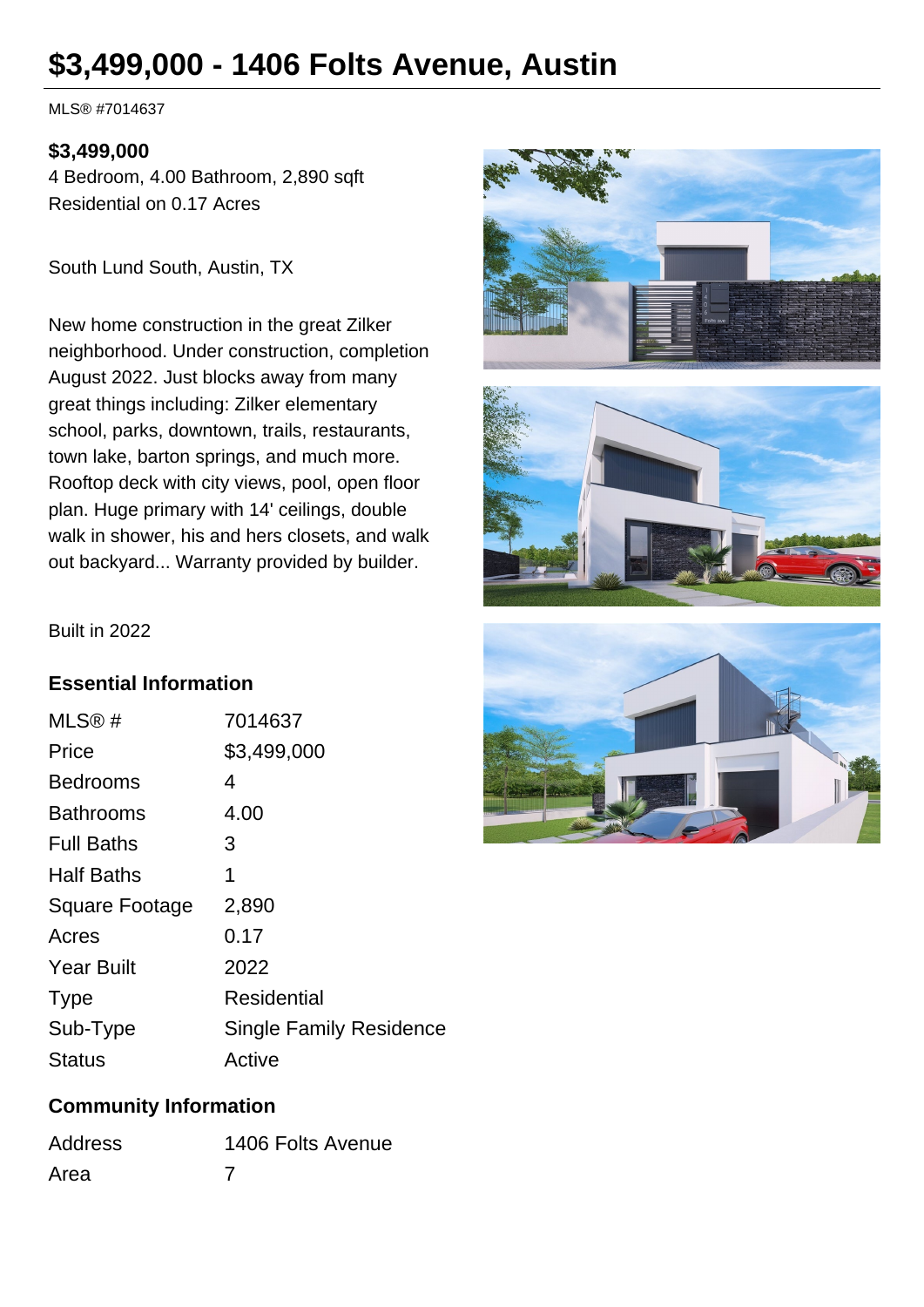| Subdivision  | South Lund South |
|--------------|------------------|
| City         | Austin           |
| County       | Travis           |
| <b>State</b> | <b>TX</b>        |
| Zip Code     | 78704            |

### **Amenities**

| <b>Utilities</b>     | <b>Electricity Connected, Natural Gas Connected</b> |
|----------------------|-----------------------------------------------------|
| <b>Features</b>      | Playground, Park, Trails/Paths                      |
| Parking              | Attached, Door-Single, Garage, Off Street, Outside  |
| <b>Garage Spaces</b> | 1                                                   |
| View                 | City, Neighborhood, Pool                            |
| Waterfront           | <b>None</b>                                         |
| Has Pool             | Yes                                                 |

# **Interior**

| Interior          | Tile, Wood                                                                                 |
|-------------------|--------------------------------------------------------------------------------------------|
| Appliances        | Dishwasher, Free-Standing Range, Refrigerator, Tankless Water Heater,<br>Wine Refrigerator |
| Heating           | <b>Central, Natural Gas</b>                                                                |
| <b>Fireplaces</b> | <b>None</b>                                                                                |
| # of Stories      | 2                                                                                          |
| <b>Stories</b>    | Two                                                                                        |
| Master On Main    | Yes                                                                                        |

### **Exterior**

|                 | Exterior Features Balcony, Lighting, Private Yard         |
|-----------------|-----------------------------------------------------------|
| Lot Description | Corner Lot, Level, Sprinklers In Ground, Trees Large Size |
| Roof            | Metal                                                     |
| Construction    | Frame, Metal Siding, Stucco, Wood Siding                  |
| Foundation      | Slab                                                      |

# **School Information**

| <b>District</b> | <b>Austin ISD</b> |
|-----------------|-------------------|
| Elementary      | Zilker            |
| Middle          | O Henry           |
| High            | Austin            |

# **Additional Information**